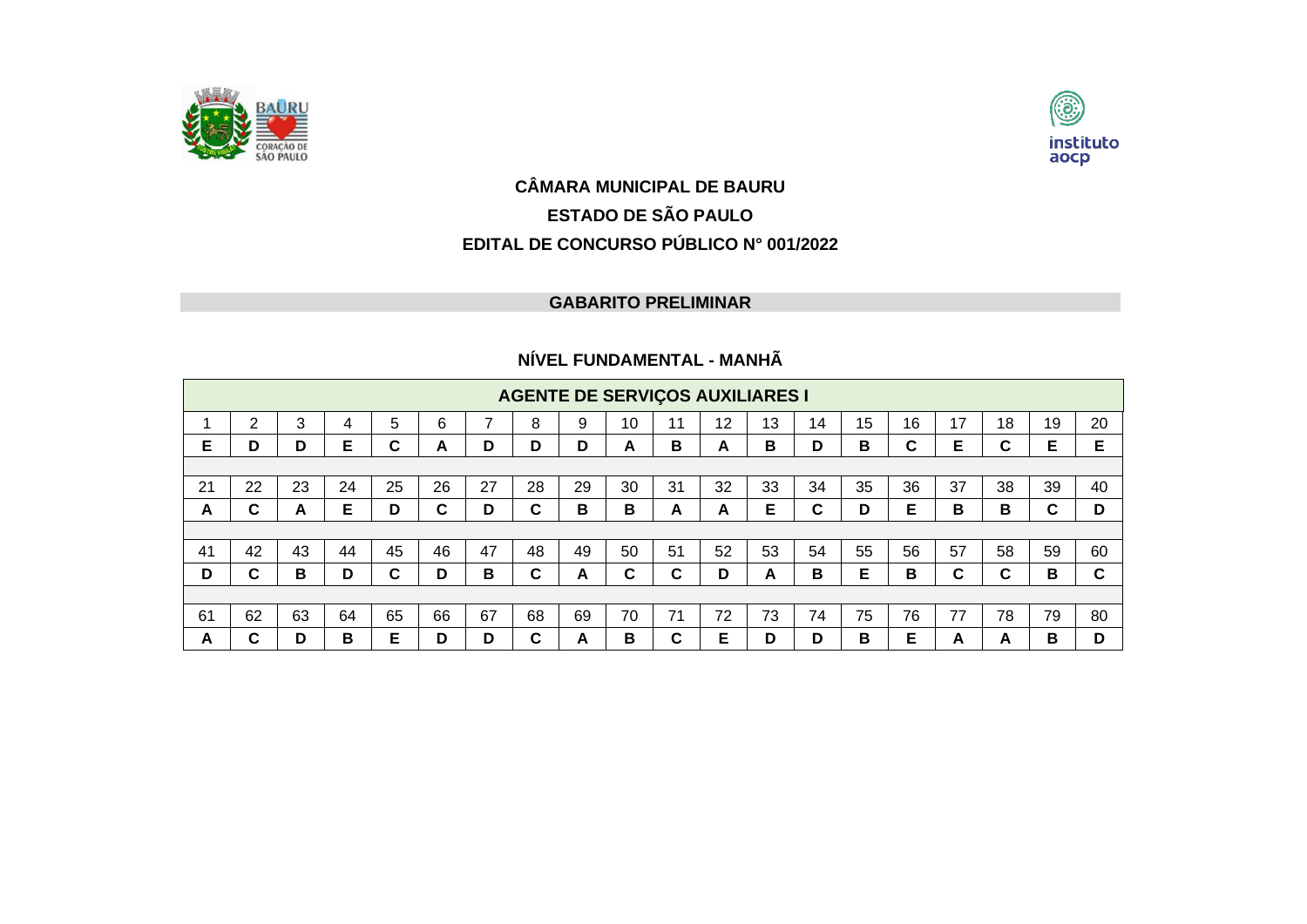|  | NÍVEL MÉDIO - MANHÃ |
|--|---------------------|
|  |                     |
|  |                     |
|  |                     |

|    | <b>ASSISTENTE LEGISLATIVO I</b> |    |    |        |    |    |    |    |    |    |    |    |    |    |    |    |    |        |    |
|----|---------------------------------|----|----|--------|----|----|----|----|----|----|----|----|----|----|----|----|----|--------|----|
|    | 2                               | 3  |    | 5      | 6  | ⇁  | 8  | 9  | 10 | 11 | 12 | 13 | 14 | 15 | 16 | 17 | 18 | 19     | 20 |
| C  | Е                               | Е  | D  | ⌒<br>u | B  | Е  | Е  | Е  | Е  | D  | В  | C  | Е  | D  | Е  | A  | C  | ⌒<br>u | B  |
|    |                                 |    |    |        |    |    |    |    |    |    |    |    |    |    |    |    |    |        |    |
| 21 | 22                              | 23 | 24 | 25     | 26 | 27 | 28 | 29 | 30 | 31 | 32 | 33 | 34 | 35 | 36 | 37 | 38 | 39     | 40 |
| D  | ⌒<br>u                          | Е  | C  | В      | C  | В  | Е  | A  | A  | в  | Е  | D  | D  | Е  | A  | Е  | в  | ⌒<br>u | Е  |
|    |                                 |    |    |        |    |    |    |    |    |    |    |    |    |    |    |    |    |        |    |
| 41 | 42                              | 43 | 44 | 45     | 46 | 47 | 48 | 49 | 50 | 51 | 52 | 53 | 54 | 55 | 56 | 57 | 58 | 59     | 60 |
| в  | A                               | D  | B  | ⌒<br>u | C  | A  | D  | Е  | Е  | B  | C  | D  | C  | A  | В  | С  | Е  | ◠<br>u | A  |
|    |                                 |    |    |        |    |    |    |    |    |    |    |    |    |    |    |    |    |        |    |
| 61 | 62                              | 63 | 64 | 65     | 66 | 67 | 68 | 69 | 70 | 71 | 72 | 73 | 74 | 75 | 76 | 77 | 78 | 79     | 80 |
| D  | ⌒<br>u                          | Е  | D  | D      | A  | D  | в  | C  | Е  | Е  | D  | A  | D  | A  | Е  | Е  | в  | A      | C  |

**NÍVEL MÉDIO - TARDE**

|        | <b>RECEPCIONISTA</b> |    |    |    |    |    |        |        |    |    |    |        |    |    |        |    |    |    |    |
|--------|----------------------|----|----|----|----|----|--------|--------|----|----|----|--------|----|----|--------|----|----|----|----|
|        | 2                    | 3  | 4  | 5  | 6  | ⇁  | 8      | 9      | 10 | 11 | 12 | 13     | 14 | 15 | 16     | 17 | 18 | 19 | 20 |
| в      | ⌒<br>u               | в  | в  | D  | D  | D  | С      | Е      | в  | D  | Е  | в      | в  | в  | A      | A  | A  | в  | C  |
|        |                      |    |    |    |    |    |        |        |    |    |    |        |    |    |        |    |    |    |    |
| 21     | 22                   | 23 | 24 | 25 | 26 | 27 | 28     | 29     | 30 | 31 | 32 | 33     | 34 | 35 | 36     | 37 | 38 | 39 | 40 |
| Е      | Е                    | A  | в  | Е  | С  | B  | C      | ◠<br>u | D  | В  | D  | Е      | С  | D  | В      | D  | в  | D  | B  |
|        |                      |    |    |    |    |    |        |        |    |    |    |        |    |    |        |    |    |    |    |
| 41     | 42                   | 43 | 44 | 45 | 46 | 47 | 48     | 49     | 50 | 51 | 52 | 53     | 54 | 55 | 56     | 57 | 58 | 59 | 60 |
| в      | ⌒<br>u               | A  | в  | D  | A  | D  | С      | Е      | Е  | D  | Е  | C      | A  | С  | В      | в  | A  | D  | C  |
|        |                      |    |    |    |    |    |        |        |    |    |    |        |    |    |        |    |    |    |    |
| 61     | 62                   | 63 | 64 | 65 | 66 | 67 | 68     | 69     | 70 | 71 | 72 | 73     | 74 | 75 | 76     | 77 | 78 | 79 | 80 |
| ⌒<br>u | ⌒                    | n  | A  | в  | D  | Е  | ◠<br>u | A      | D  | ⌒  | в  | ◠<br>u | в  | Е  | ⌒<br>u | в  | D  | А  | D  |